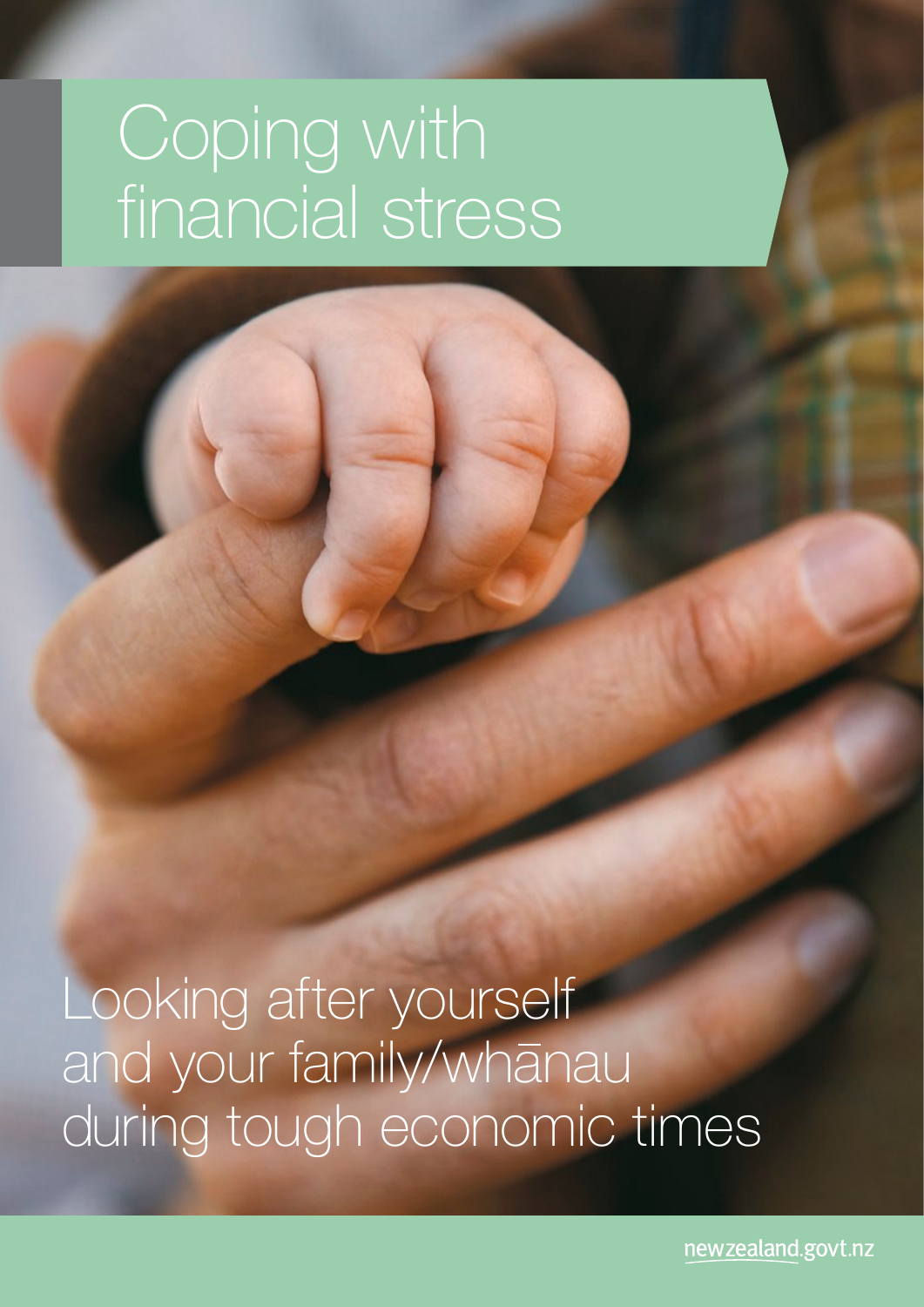

Our economy has been affected by the global economic recession, and this is making life more difficult for many of us. Some will be facing redundancy, a reduction in pay, a change of working hours, loss of invested money, the increased cost of living, or difficulty finding a job.

It's normal and understandable to feel stressed and anxious in difficult situations like these. It can be hard for everyone involved, especially people already stretched to meet the needs of their family/whanau.

It's really important to take care of yourself when things get tough - and don't feel bad about asking for help when you need it. It's also important to look out for your family/whanau and friends. We can make it through hard times by pulling together – using our strengths to do what we can for each other.

This pamphlet provides some practical advice on ways to cope with stress and where to go if you need extra support.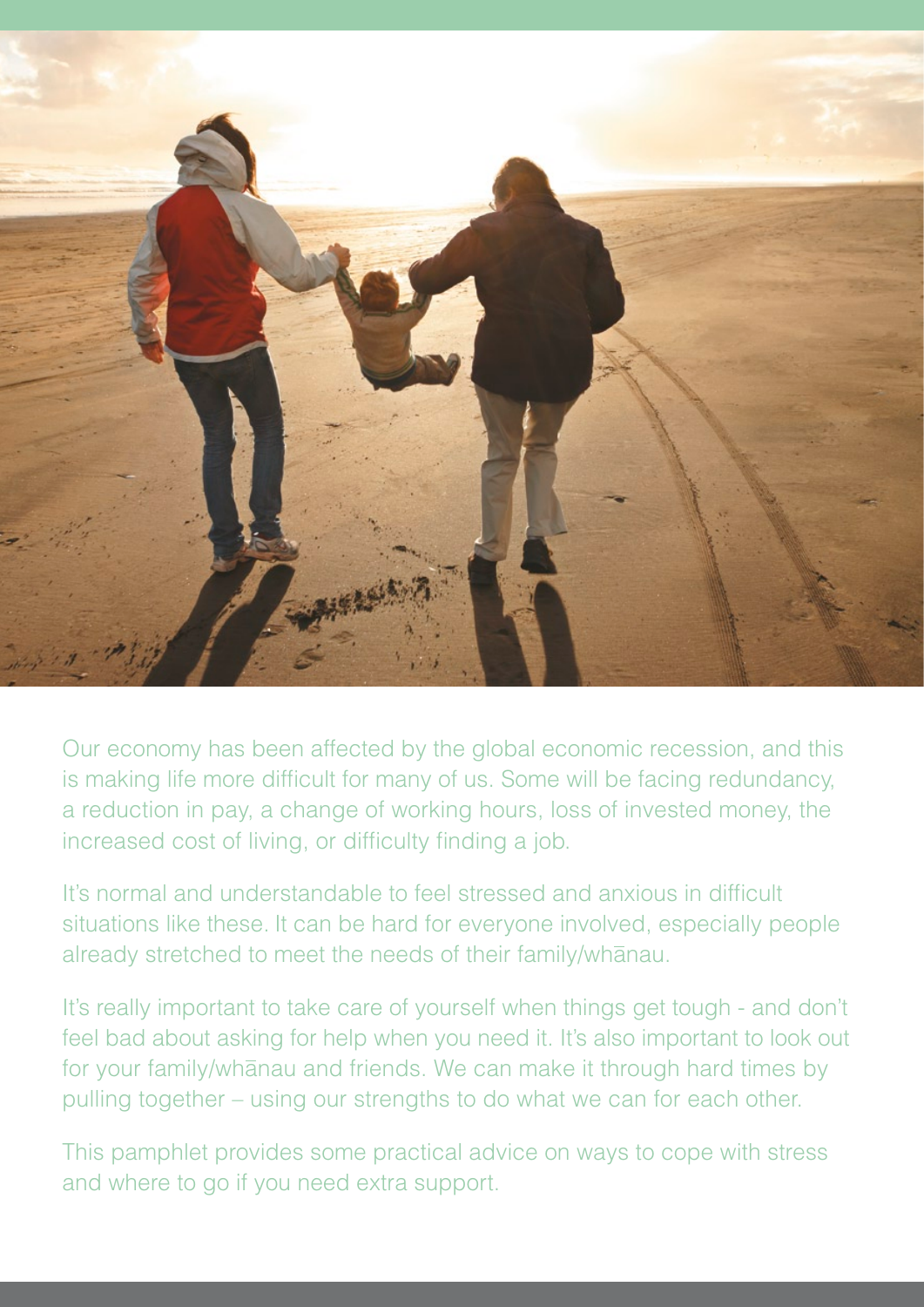# Coping with stress

Here are some things you can do to help you manage your stress and feel more in control of things again.

- Talk openly about what's going on for you, with people you trust. It can help you and the people around you to understand what is happening and work out how to deal with it.
- It's important to look after all aspects of your health. This includes physical health, mental health, spiritual health and the health of your family/whanau.
- Get physically active. It helps to reduce stress and improve your mood. Try walking, swimming, dancing, kapa haka, playing sport or gardening. Learning yoga, tai chi, meditation or breathing exercises can also be effective in reducing stress. Choose something you enjoy and make a plan to do some kind of activity every day.
- You might enjoy this more with a friend or get the whole family/whanau involved.
- Getting a good night's sleep is important. It's a good idea to avoid alcohol and recreational drugs, which not only make it harder to manage stress, but also cost money.
- Plan time to relax and stay in touch with people you care about.
- Make a plan for how you are going to spend each day.
- Take time to think through hard decisions. See the solving problems section for some advice for approaching problems.

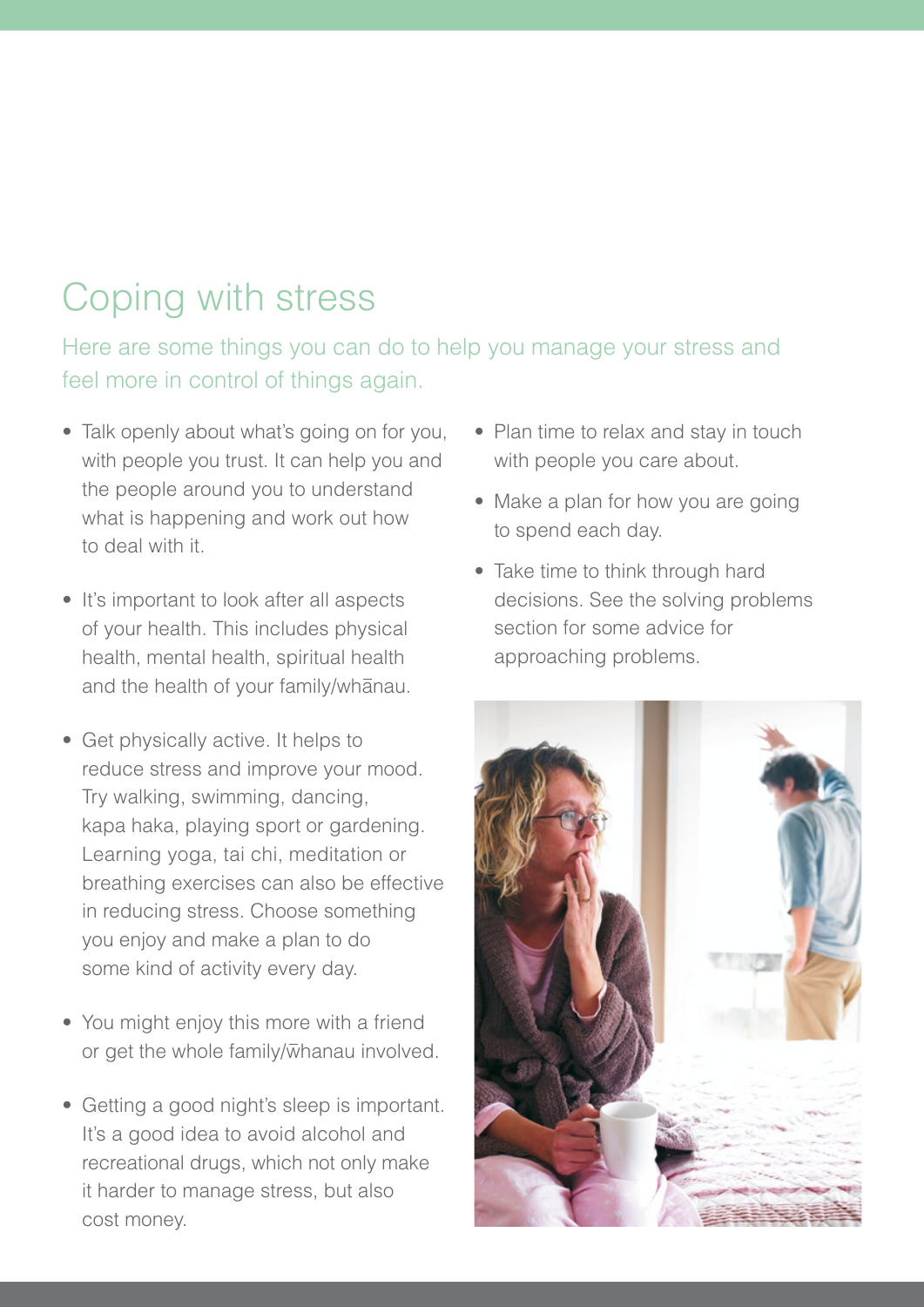# Looking after your family/whanau

Financial problems can affect everyone close to you. It's important to talk to your family/whanau about your situation and how you are dealing with it. Some tips for supporting them during times of financial stress are:

- Work together to set goals and make a clear and realistic budget and plan to get through the situation. You may like to hold a family/whanau meeting to talk about how everyone can contribute.
- Get advice about money. Contact details for budget advice services are on the back of this pamphlet.
- You may like to explain your situation to your children. It's a good idea to do this in a calm and simple way. Explain that it's no one's fault – there are lots of families having difficulty at the moment.
- Talk to your children about money. Explain that a certain amount of money comes in regularly and talk about what you normally spend it on. This may help when they ask for things the family cannot afford.
- Think about letting your extended family/whanau know of your situation. They may be able to help with child care, finding a job, a loan or advice on managing money.
- Keep having fun and spending time with family/whanau and friends. There are lots of things you can do and places you can go that are free, or cost just a little.
- Make sure you and your children don't go without essentials. Spend your money on things like food, rent or mortgage payments, heating, clothes and school costs first.



- There may be support available within your community, such as at your local marae, church or youth centre.
- Check in with your family/whanau regularly to see how they are feeling. The most valuable thing you can give your loved ones is time.
- Remember, to be able to take care of your loved ones, you need to make sure you look after yourself.

#### Whanau Ora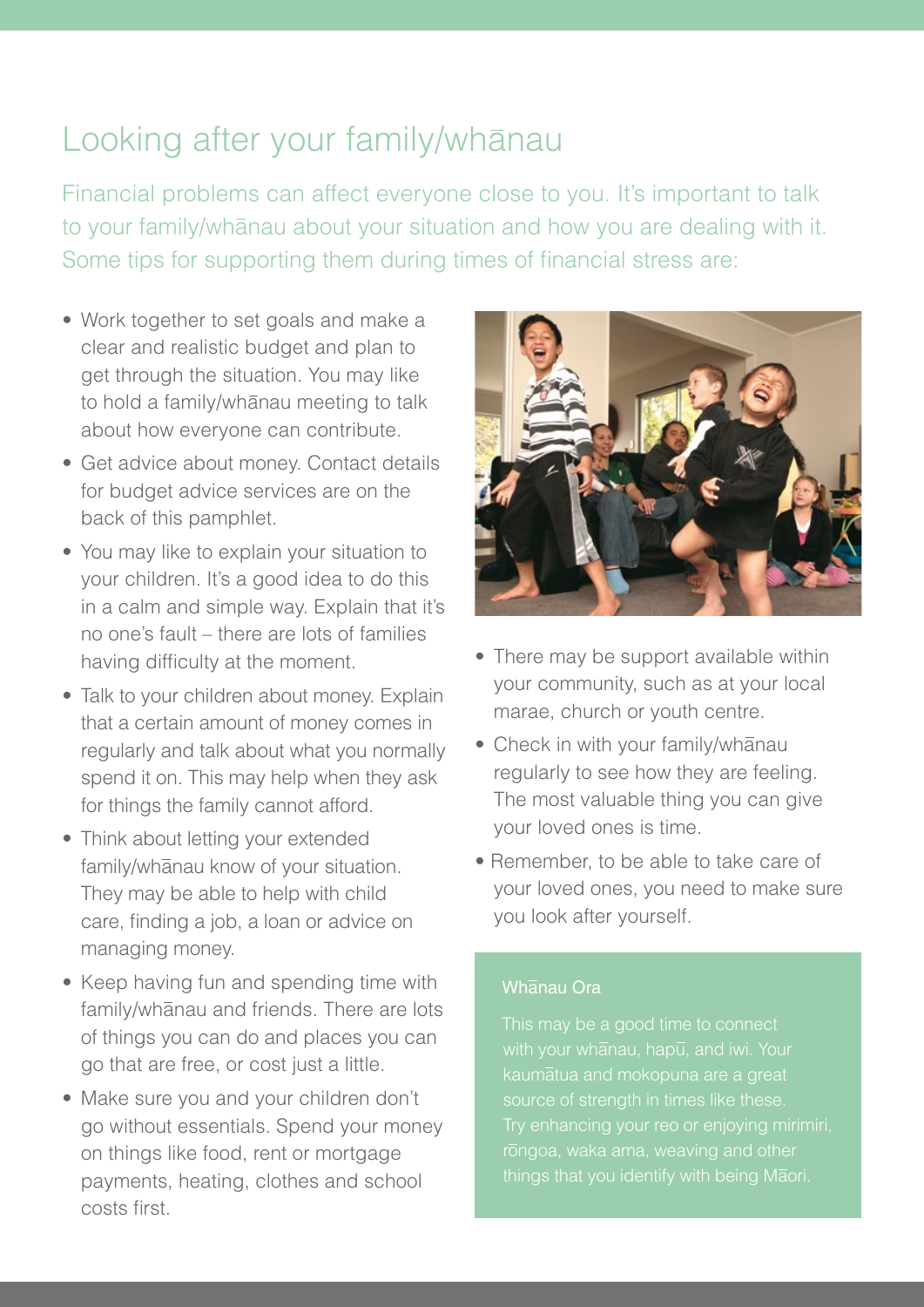## How to recognise the signs that you might need extra support

Everyone feels down from time to time and it's normal for people to get stressed when they are facing problems with money. However, if you are finding your thoughts and emotions overwhelming, you may need some extra support.

Have you experienced some of the following for longer than two weeks?

- hopeless often
- more than usual
- 
- 
- 
- I ow self-esteem
- 
- make decisions
- 
- 
- 
- Loss of interest in sex
- A change in appetite or weight

If you have noticed a number of these things in yourself or someone you know, then you or that person may be experiencing depression. It's important to talk to someone you trust and get support. You could:

- Call the Depression Helpline on 0800 111 757 or text 5626. They can provide support, or help you to find services close to where you live if this is what you want.
- Talk to your doctor, Maori or Pacific health service or other health professional about how you are feeling. You may like to bring someone with you to do this. There are contact details for other support services on the back of this pamphlet.

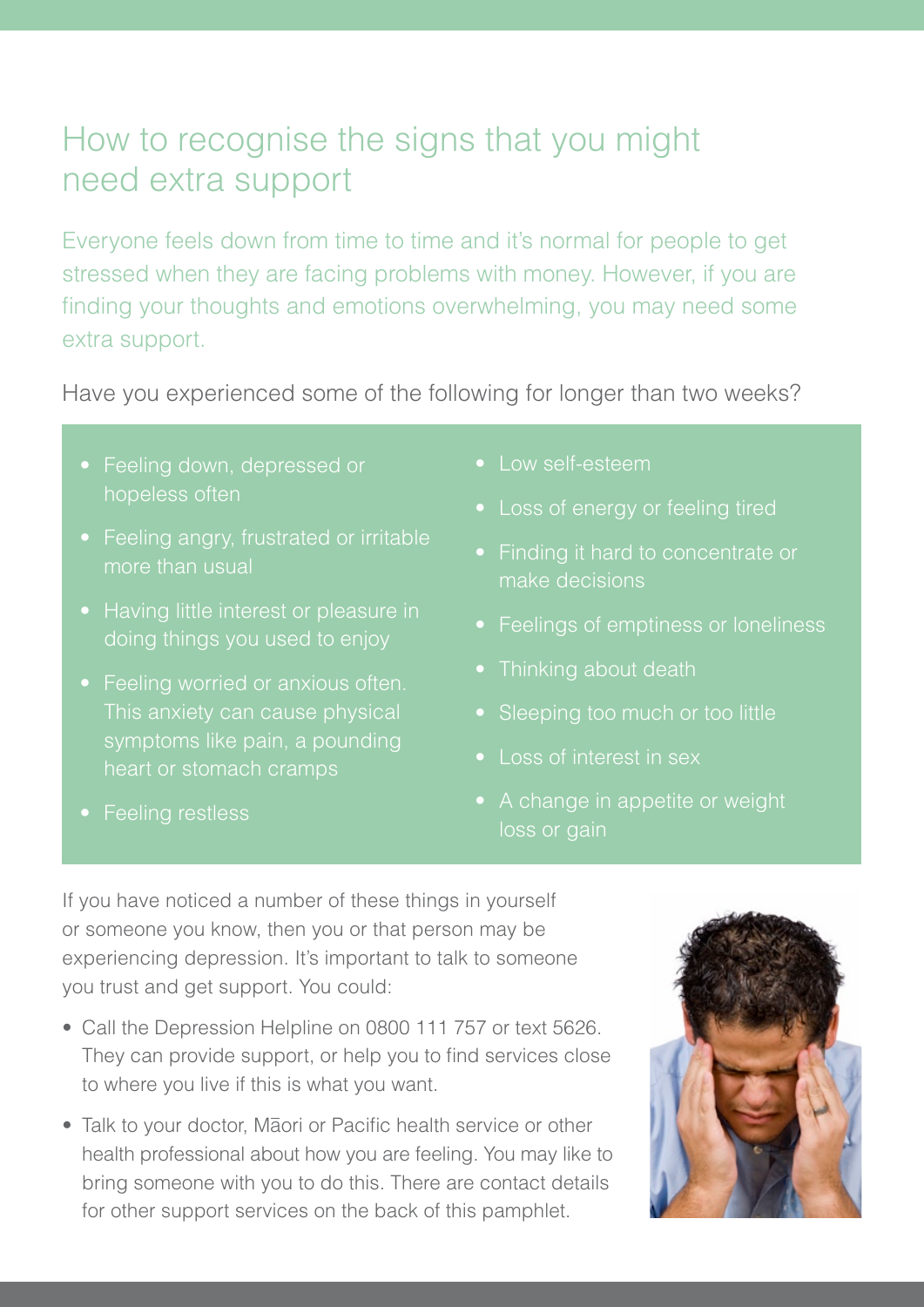# Solving problems

When people are faced with problems, they often choose to ignore them (until they get worse) or avoid them (until they return).



Structured Problem Solving is a technique that can help you to tackle and resolve the challenges you face. You can use it for big challenges (like finding a job) or for smaller challenges (like how to get more sleep or exercise).

The key is to work through a problem one step at a time and be realistic about what you can achieve. It helps to write down each step.

### **Step 1** Define the problem

## **Step 2** Look for solutions to resolve the problem

disadvantages to see how it would resolve the problem. If you have trouble

## **Step 3** Make a plan to put the solution into practice

## **Step 4** Review your progress

by your target date, think about how you could change your plan. If you did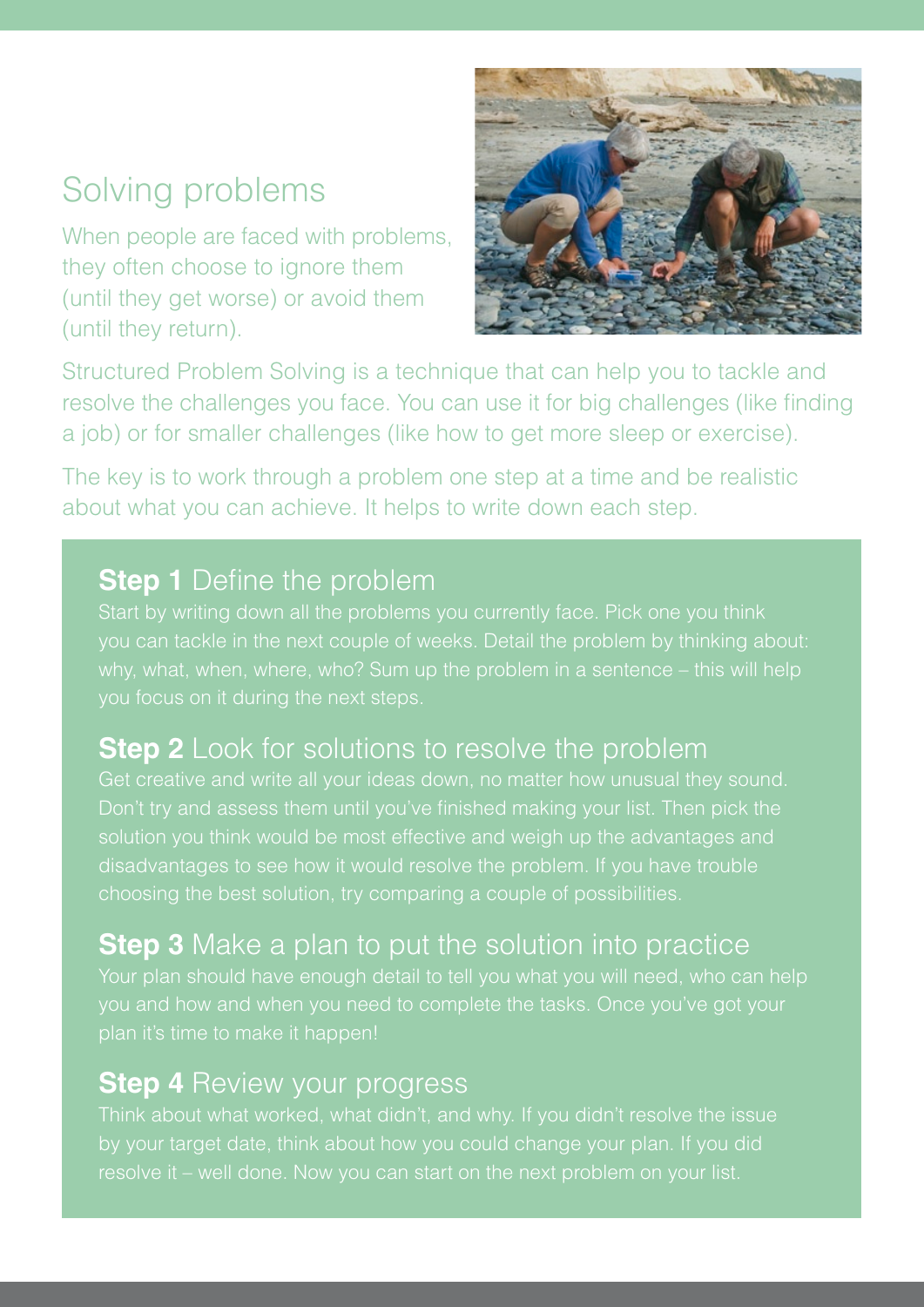You can download a workbook from www.depression.org.nz that will take you through the steps. For support working through it, you could also ring the Depression Helpline on 0800 111 757.

You may also like to hold a family/whanau meeting to work through challenges together and talk about how each person can contribute to a solution.

## Where you can go for extra support

If you think you may be depressed, talk to your doctor, Maori or Pacific health service, or other health professional.

Call the Depression Helpline on 0800 111 757 or text 5626 to talk to a phone counsellor and if you need to, find a service you are comfortable with in your area. You can ask to talk to a Maori-speaking counsellor. There are numbers for various helplines on the back of this brochure. You can talk to someone anonymously and confidentially about what's going on.

available at the Depression website **www.depression.org.nz**  information about depression and ways to get through it.

The Lowdown **www.thelowdown.co.nz** young people who may be depressed. Skilled personal support is available via **free text (5626)** or you can email